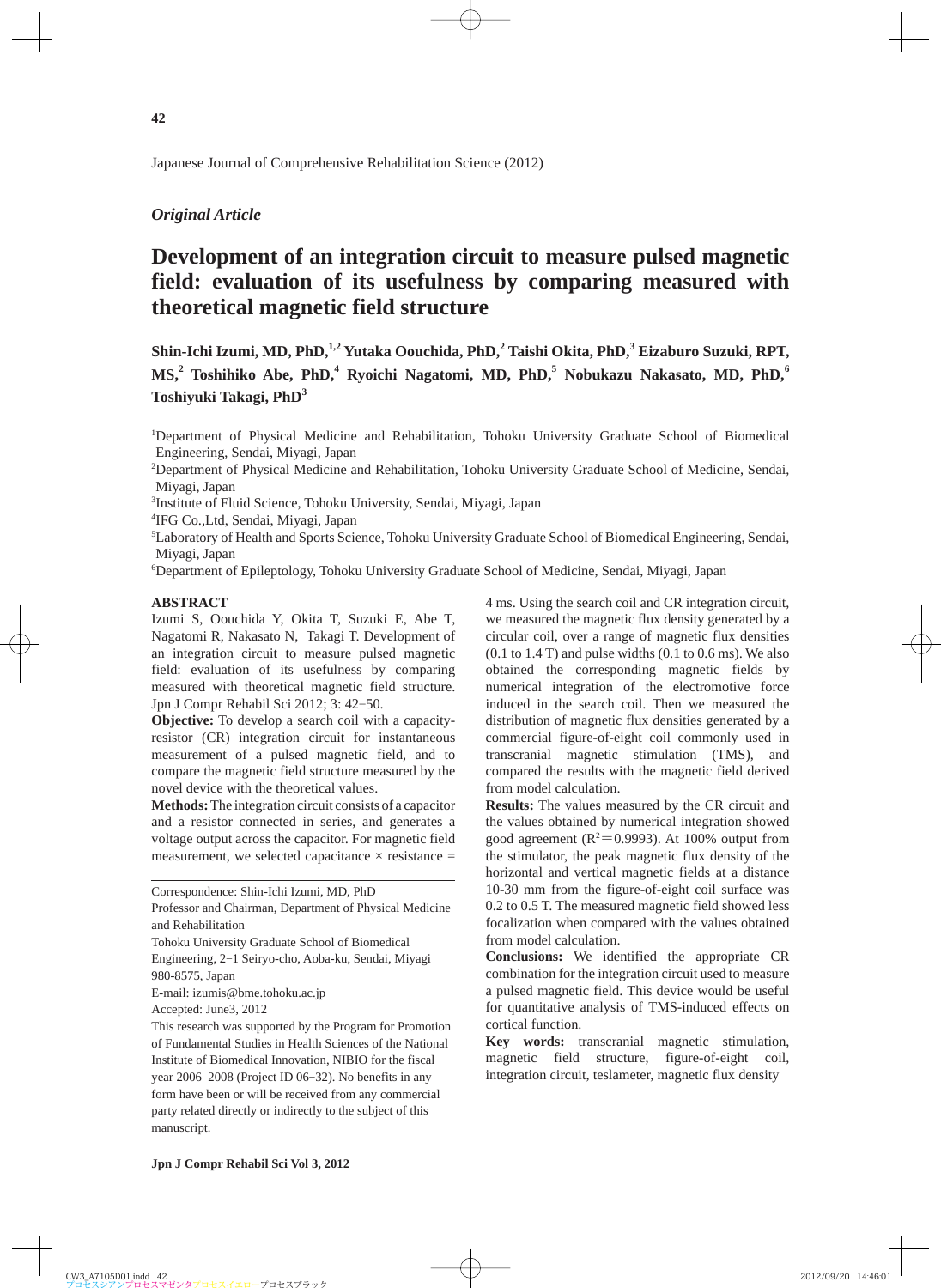#### **Introduction**

Transcranial magnetic stimulation (TMS) noninvasively excites neurons in the cerebral cortex by inducing weak electric currents (eddy currents) [1, 2]. Repetitive TMS (rTMS) has recently attracted considerable attention as an effective method to induce plastic changes in the central nervous system. For example, rTMS has been applied for the restoration of motor function following hemiplegia [3-7] and modulation of cognitive function [8-11].

A figure-of-eight (FOE) coil is widely used for medical purposes [12, 13]. The FOE coil is composed of two loops approximately 70 mm in diameter, through which an electric current flows in opposite directions to produce monophasic or biphasic pulsed stimulation. Although the electric field properties of commercial FOE coils used in TMS have been reported [14], the actual eddy currents induced in the human brain have not been measured. Furthermore these currents are difficult to estimate because of the complicated brain structure and insufficient information about the electromagnetic properties, such as conductivity and permittivity, of the human brain.

While actual eddy currents cannot be measured, it is essential to know the electromagnetic characteristics such as the magnetic field intensity of individual TMS coils for quality control of TMS studies. Previously we have found that the coefficient of variation for the pulsed magnetic field intensity measured by commercially available gauss meters for static or alternating magnetic field was approximately 20% (unpublished data). The reason for this large variability is probably because commercial gauss meters are not constructed to measure pulsed magnetic fields with durations around 0.2 ms, which is the usual specification for a commercial TMS device.

Although pulsed magnetic field intensity can be estimated by numerical integration of the electromotive force induced in the search coil, the calculation takes time and effort. Thus we aimed to develop a search coil with a capacitor-resistor (CR) integration circuit to measure the pulsed magnetic field instantaneously. The CR integration circuit, in which the capacitor and resistor are connected in series, generates an output across the capacitor that approximates the numerical integration when the time constant (capacitance x resistance) is adequately larger than the pulse width. We examined the accuracy of the novel instrument by comparing the measured results with those obtained by numerical integration of the electromotive force, and demonstrated its usefulness by comparing the measured and theoretical magnetic field structure induced by a commercially available FOE coil.

#### **Methods**

## **1. Development of an instrument to measure pulsed magnetic field intensity**

When a magnetic pulse passes through a search coil, a voltage V is induced that can be expressed by equation (1).

$$
V = nS \frac{dB}{dt} \tag{1}
$$

where n is the turn number of the search coil, S is the surface area of the coil, B is the magnetic flux density, and t is time.

To express the magnetic flux density B, equation (2) is derived by integration of equation (1).

$$
B = \frac{1}{nS} \int Vdt
$$
 (2)

The strength of the magnetic field can be calculated theoretically from (2) by numerical integration of the induced V. This calculation, however, is fairly timeconsuming because of the large amount of data, and thus is not applicable to real-time measurements. In order to avoid such complicated numerical integration, the time integration term of equation (2) is replaced by a CR integration circuit (Fig. 1). In this circuit, a resistor with resistance R and a capacitor with capacitance C are connected to the search coil. When the search coil generates a voltage V, and a current I flows in R for a time T, then the stored electric charge Q in the capacitor is:

$$
Q = CV_c(T) = \int_0^T I(t) dt = \int_0^T \frac{V(t) - V_c(t)}{R} dt
$$
  

$$
CRV_c(T) \approx \int_0^T V(t) dt
$$

where  $V_c$  is the charge voltage of the capacitor.

In this equation, we assume that  $CR \gg T$ , and  $V_c(0)$  $= 0.$ 

Since the time integration in equation (2) has been replaced by the time constant CR, B is calculated by the simple equation (3).

$$
B = \frac{1}{nS} V_cCR \tag{3}
$$

Since equation (3) is so simple and there is no criterion for the values of C and R, it is important to select appropriate C and R values for practical measurements of B. Thus, we investigated the relationship between CR values and CR integral magnetic flux density.



**Figure 1.** Schematic representation of the CR integration circuit with a search coil.

The capacitor (C) and resistor (R) are connected in series. The output of the circuit is voltage across the capacitor. The search coil is placed in the magnetic field to be measured.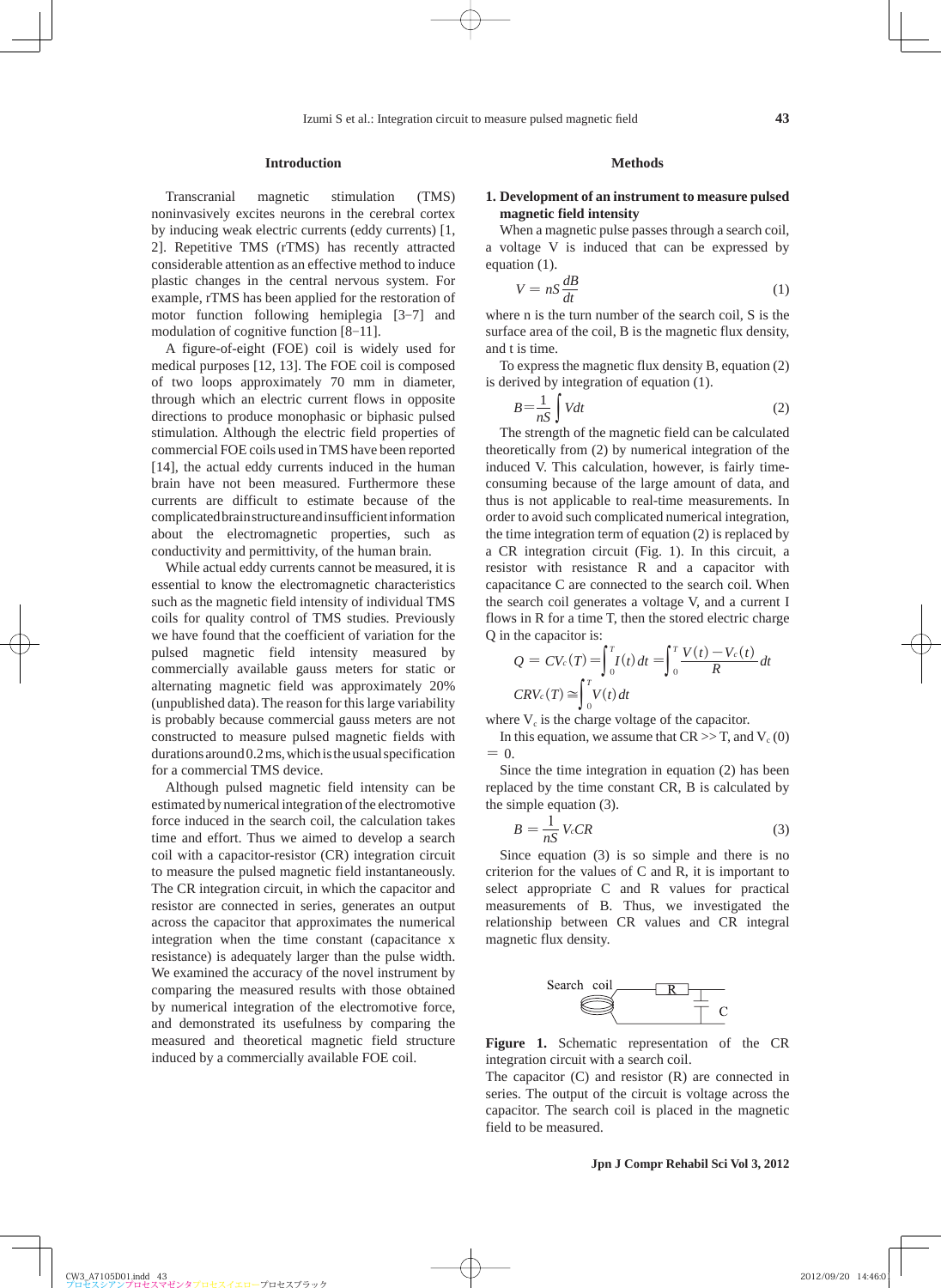A pulsed magnetic field with a pulse width of 0.17 ms was generated by a custom-made circular coil, and measured using the search coil used in the present study. The search coil was positioned coaxially just above the excitation coil. Numerical integration showed a magnetic flux density amplitude of 0.591 T. As the induced V is low (around 1 V), we selected R lower than 5 kΩ, and measured its resistance up to 4 digits. In addition, we used a ceramic capacitor with a high Q value and measured its capacitance up to 4 digits at 1 kHz. We then set up a CR integration Gauss meter using these criteria. CR integration was performed at constant capacitance (9.705 μF at 1 kHz alternating current) and various resistances ranging from 30 to 2201  $\Omega$ . Five measurements for each resistance value were made, and the mean and standard deviation were calculated.

Based on experimental results as shown below (1. Relationship between CR values and CR integral magnetic flux density), we selected  $CR = 4$  ms, which is twenty times longer than the pulse width of 0.2 ms. Another important factor is the size of the search coil because there is an inverse relation between spatial resolution and output voltage. In the present study, we designed  $n = 10$  turns of copper wire  $(0.3 \text{ mm in})$ diameter) and  $S = 0.2826$  cm<sup>2</sup> (6 mm in diameter). We measured the magnetic flux density at the center of various circular coils with pulse widths ranging from 0.1 to 0.6 ms, changing the applied voltage from 400 to 2000 V. The axis of the search coil was oriented parallel to the coil being examined. Magnetic flux densities measured by the CR integration circuit and those obtained by numerical integration of the induced V were compared.

## **2. Measurement of pulsed magnetic field generated from a FOE coil**

We measured pulsed magnetic flux density amplitudes generated by a commercially available 70 mm FOE coil (9925-00, Magstim, Carmarthenshire, UK) and a stimulator (MRS 1000/50, Magstim).

The handle of the FOE coil was held horizontally with its flat side upward by a fastening device. The center of the FOE coil surface was the origin of the x, y and z coordiantes (0, 0, 0). The x-axis was the long axis of the FOE coil; the y-axis was perpendicular to the x-axis; and the z-axis was the vertical axis. By moving the search coil by 5-mm increments in the xand y-directions and 10-mm in the z-direction in a 3-D system, we measured the magnetic flux densities at a total of 1575 sites  $(25 \times 21 \times 3)$  with stimulation intensities at 50% and 100% of the stimulator output (Fig. 2). To measure magnetic flux densities in the direction of the  $x-(B_x)$  and z-coordinates  $(B_z)$ , the axis of the search coil was oriented parallel to the respective coordinate. Five measurements were taken and averaged at each site.



**Figure 2.** Area of measurement of the pulsed magnetic field generated by the FOE coil.

The origin of the coordinates is set at the center of the coil on the side in contact with the head. The x-axis is the long axis of the figure-of-8, and the y-axis is perpendicular to the x-axis. The square shaded area  $(120 \times 100 \text{ mm})$  indicates the measurement area in the x-y plane. By moving the search coil by 5-mm increments in the x- and y-directions and 10-mm in the z-direction in a 3-D coordinate system, we measured magnetic flux densities at a total of 1575 sites  $(25 \times 21)$  $\times$  3).

## **3. Numerical calculation of magnetic flux density**

We numerically calculated the spatial distribution of the magnetic flux density, using the FOE coil model. As shown in Fig. 3, the model uses a pair of current loops with 9 turns each [15] and center at A  $(x_0, 0, 0)$ and B ( $-x_0$ , 0, 0) on the x-axis. The outermost loops contact each other at the coordinate origin *O*. For convenience, the loops are referred to as  $C_j^{\pm}$  ( $j=1, 2,$  $..., 9$ ), where *j* indicates loop number, and  $\pm$  represents positive and negative regions of the x-axis. The electric current in  $C_j^+$  flows in the opposite direction to that in  $C_j$ <sup>-</sup> for all *j*. The loops are excited by an alternating electric current,  $I = I_0 e^{-i\omega t}$ , where  $I_0$  is the peak current, and  $\omega = 2 \pi f$  is the angular frequency. In this study, we focus on the field distribution near the coil where the radiation effect is negligible, so that the electromagnetic fields can be calculated simply in an electrostatic manner. The nontrivial components of the vector potentials for the FOE coil are given by

$$
A_{x} = \sum_{j=1}^{9} (A_{x,j}^{+} + A_{x,j}^{-})
$$
\n(4)

$$
A_{y} = \sum_{j=1}^{9} (A_{y,j}^{+} + A_{y,j}^{-})
$$
\n(5)

where  $A_{x,j}^{\pm}$ =

$$
\mp \frac{\mu_0 I a_j}{4\pi} \int_0^{2\pi} \frac{\cos\theta}{\left[a_j^2 + (x \mp x_0)^2 + y^2 + z^2 - 2a_j \sqrt{(x \mp x_0)^2 + y^2}\cos\theta\right]^{1/2}} \frac{y}{\sqrt{(x \mp x_0)^2 + y^2}} d\theta \tag{6}
$$

$$
A_{\bar{x},j}^{\pm} = \frac{\mu_0 I a_j}{4\pi} \int_0^{2\pi} \frac{\cos\theta}{[a_j^2 + (x \mp x_0)^2 + y^2 + z^2 - 2a_j\sqrt{(x \mp x_0)^2 + y^2}\cos\theta]^{1/2}} \frac{x \pm x0}{\sqrt{(x \mp x_0)^2 + y^2}} d\theta \tag{7}
$$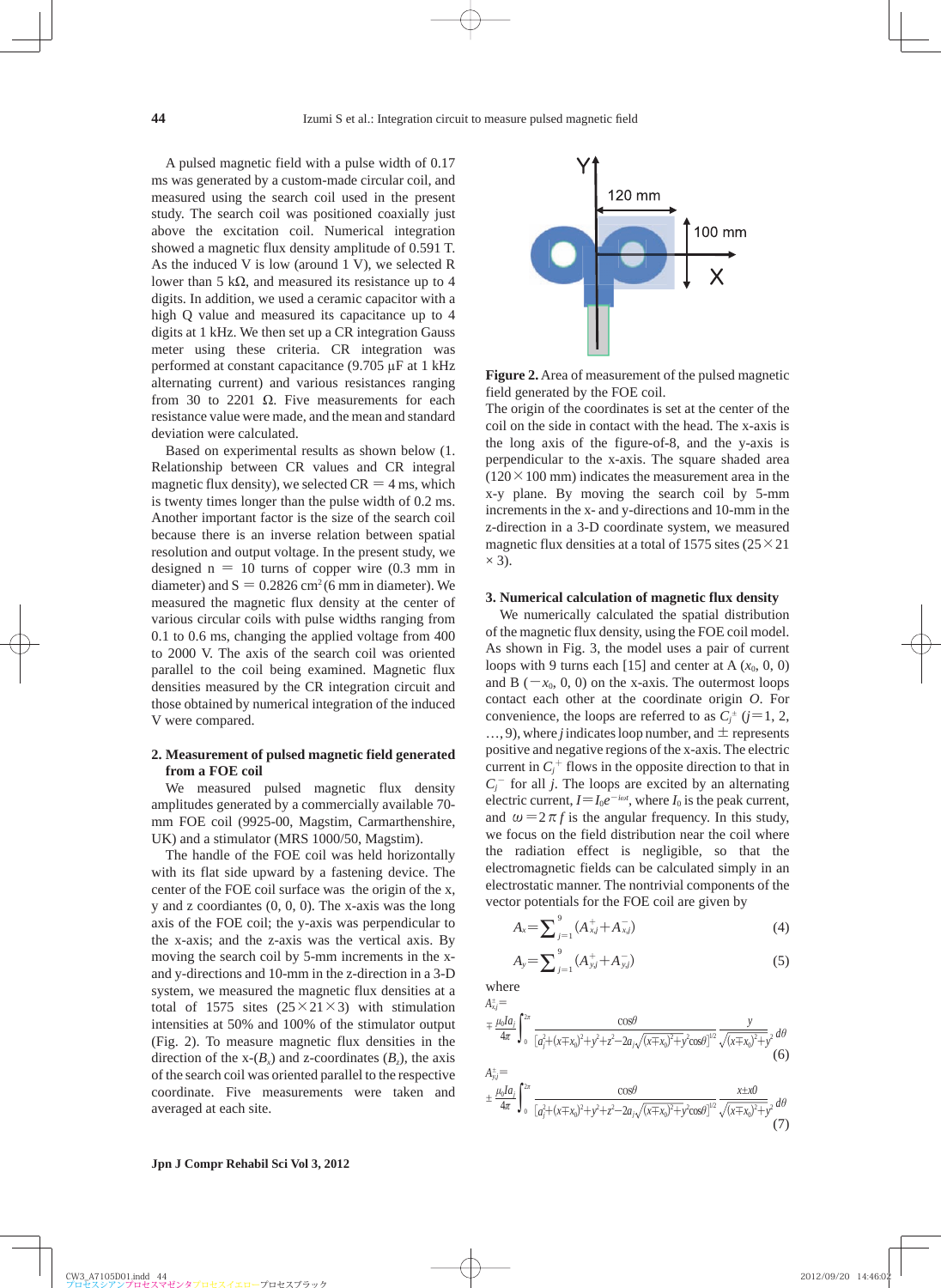

**Figure 3.** Current flow of the concentric loops. The model uses a pair of current loops with 9 turns, the same number of turns as a commercially available FOE coil.  $C_j^{\pm}$ , current at the j-th turn.

and  $a_j$  is the radius of the j-th loop  $C_j^{\pm}$ . The magnetic flux density can therefore be obtained by calculating the curl of the vector potential as described previously [16].

$$
B_x = (\nabla \times \vec{A})_x = \frac{\partial A_y}{\partial z}
$$
 (8)

$$
B_{y} = (\nabla \times \vec{A})_{y} = \frac{\partial A_{x}}{\partial z}
$$
(9)

$$
B_z = (\nabla \times \vec{A})_z = \frac{\partial A_y}{\partial z} - \frac{\partial A_x}{\partial y}
$$
(10)

Figure 4 shows a lateral view of one wing of the FOE coil and the analysis planes 1 ( $z=10$  mm), 2  $(z=20 \text{ mm})$ , and 3 ( $z=30 \text{ mm}$ ). The size of the FOE coil (inner radius, 26 mm; outer radius, 44 mm; wire width, 1 mm; wire height, 7 mm) was based on the data from the literature [15]. The thickness of the FOEcoil including the plastic chassis was 30 mm. In this model the coil wire was located midway between the surfaces of the plastic chassis.

The magnetic flux densities  $B<sub>x</sub>$  in the analysis planes 1, 2, and 3 were calculated as indicated above. Then, the theoretical values of the magnetic flux density were compared with the measured values.

#### **Results**

## **1. Relationship between CR values and CR integral magnetic flux density**

As shown in Table 1, the larger the CR values, the nearer the CR integration values approached the value of numerical integration. However, the standard deviation increased as CR became larger (5.99, 11.58, and 21.36 ms). Good agreement in magnetic flux density was obtained between the value obtained from numerical integration (0.591 T) and the values measured using the CR integration circuit at CR values of 4 to 6 ms. However, the standard deviation of CR integration was smaller for the CR value of 4.15 ms than for 5.99 ms. Thus, we selected  $CR=4$  ms.

## **2. Comparison of the values obtained by CR integration circuit and by numerical integration**

Figure 5 shows the pulse shape of the digital values of magnetic flux density measurements displayed on a PC monitor. Peak magnetic flux density can be measured as the amplitude from baseline to peak of the wave.

Figure 6 shows a comparison of the magnetic flux density amplitudes measured by the CR integration circuit and those obtained by numerical integration of induced V, using the same search coil placed at the center of a circular coil with a diameter of 100 mm, as the applied voltage was changed from 400 to 2000 V.



**Figure 4.** Lateral view of one wing of the FOE coil and analysis planes for the magnetic flux density. Numbers indicate length (mm). Magnetic flux density was calculated at the analysis planes 1 ( $z = 10$  mm), 2 ( $z = 10$  mm)  $=$  20 mm) and 3 ( $z = 30$  mm).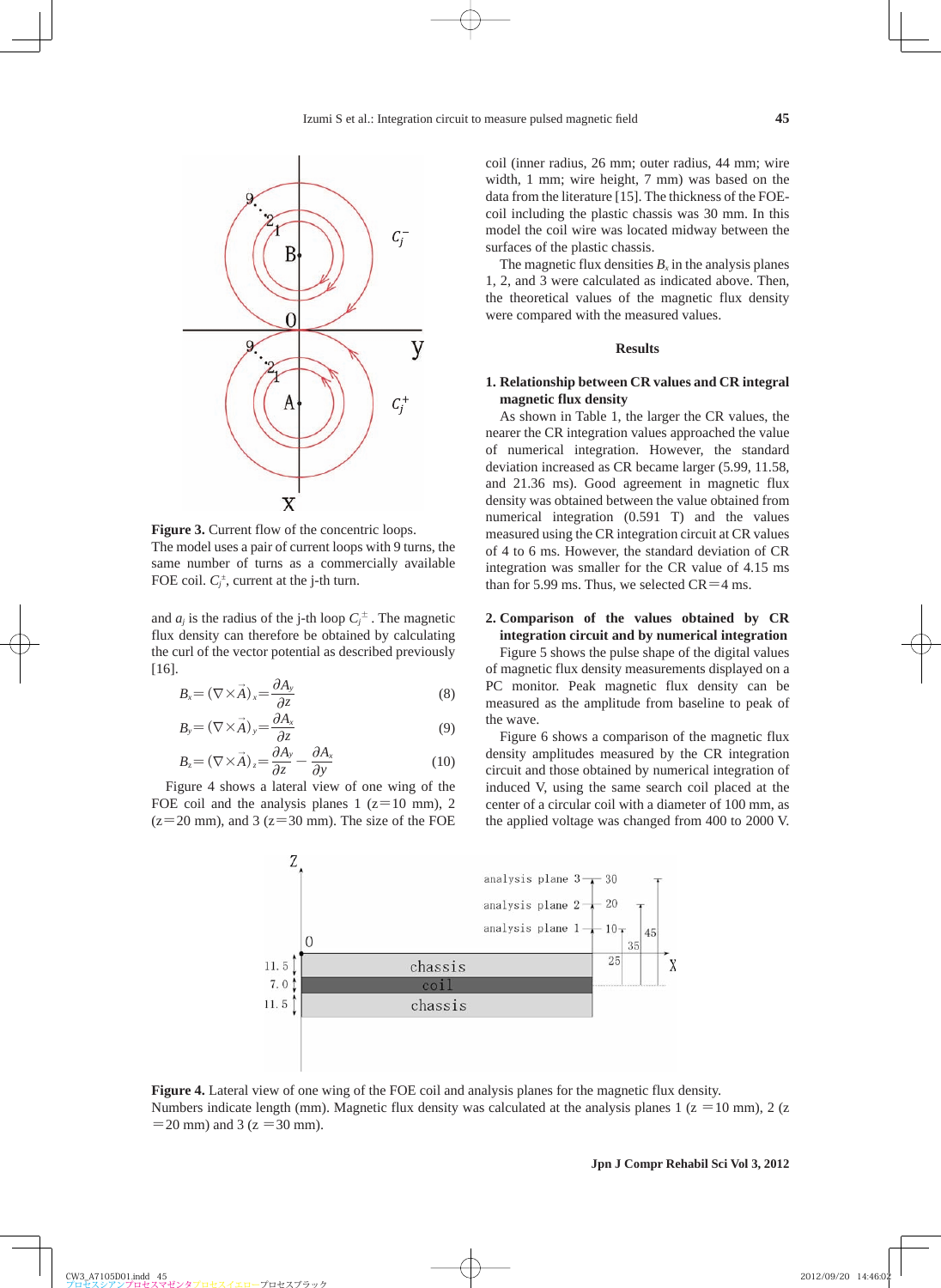| CR value (ms) | Measured magnetic flux density (T) |                       |  |  |
|---------------|------------------------------------|-----------------------|--|--|
|               | Mean                               | <b>SD</b>             |  |  |
| 0.29          | 0.498                              | 0.00                  |  |  |
| 0.60          | 0.545                              | $9.40 \times 10^{-4}$ |  |  |
| 1.45          | 0.563                              | $2.74 \times 10^{-3}$ |  |  |
| 2.88          | 0.581                              | $1.10 \times 10^{-3}$ |  |  |
| 4.15          | 0.585                              | $1.34 \times 10^{-3}$ |  |  |
| 5.99          | 0.589                              | $4.15 \times 10^{-3}$ |  |  |
| 11.58         | 0.578                              | $4.51 \times 10^{-3}$ |  |  |
| 21.36         | 0.654                              | $5.00 \times 10^{-3}$ |  |  |
|               |                                    |                       |  |  |

Table 1. Relationship between CR values and magnetic flux density (T) measured by CR integration circuit.

C, capacitance (9.705 μF); R, resistance (30-2201 Ω); SD, standard deviation



**Figure 5.** A computer monitor image of a CRintegrated result.

The horizontal axis indicates time with divisions of 0.1 ms, and the vertical axis indicates magnetic flux density with divisions of 0.1 T. Peak magnetic flux density can be measured as the amplitude from baseline to peak of the wave.

The pulse width was kept constant at 0.2 ms throughout the measurements. The values obtained by CR integration circuit and numerical integration agreed well ( $R^2 = 0.9993$ ;  $P = 0.0000$ ; standard error = 5.56  $\times$ 10<sup>-3</sup> T). Similar good agreement was obtained for magnetic flux densities from 0.1 to 1.4 T and pulse widths from 0.1 to 0.6 ms (Table 2).



**Figure 6.** Comparison of magnetic flux densities measured by the CR integration circuit (horizontal axis) and the values obtained by numerical integration (vertical axis) using the same search coil with a pulse width of 0.2 ms.

R, correlation coefficient; Se, standard error.

## **3. Magnetic flux density measured by CR integration circuit**

The distribution of the horizontal and vertical magnetic flux densities near the FOE coil is shown in Fig. 7. There were two peaks for the horizontal magnetic flux density  $(B_x)$ . The highest peak was over the center of the coil. At 100% output,  $B<sub>x</sub>$  at the three measured planes ( $z = 10$ , 20 and 30 mm) were 0.44, 0.37, and 0.22 T, respectively. At 50% output,  $B_x$  at z

| Number<br>of turns | Applied voltage<br>(V | Pulse width<br>(ms) | Output voltage<br>(mV) | Magnetic flux density (T)    |                             |
|--------------------|-----------------------|---------------------|------------------------|------------------------------|-----------------------------|
|                    |                       |                     |                        | By CR integration<br>circuit | By numerical<br>integration |
|                    | 2000                  | 0.118               | 7.7                    | 0.14                         | 0.13                        |
| 2                  | 1500                  | 0.115               | 11.5                   | 0.19                         | 0.20                        |
| 8                  | 1000                  | 0.126               | 84                     | 1.43                         | 1.43                        |
| 12                 | 1000                  | 0.237               | 29                     | 0.51                         | 0.49                        |
| 20                 | 1000                  | 0.601               | 13                     | 0.22                         | 0.22                        |
| 20                 | 2000                  | 0.613               | 26                     | 0.44                         | 0.44                        |

Table 2. Comparison of magnetic flux densities measured by CR integration circuit and calculated by numerical integration, using the same search coil at various turns of the coil for different pulse widths and applied voltages.

**Jpn J Compr Rehabil Sci Vol 3, 2012**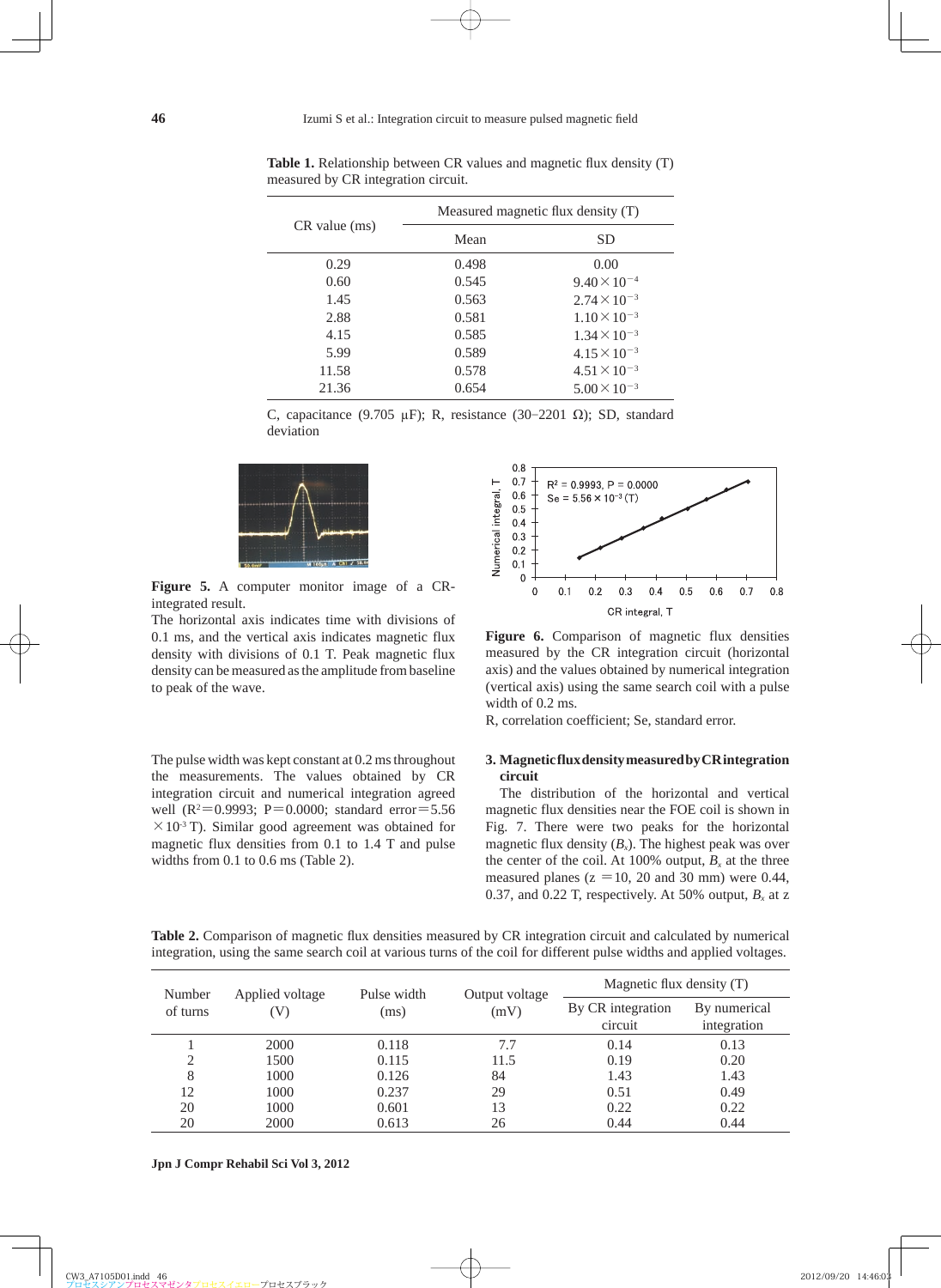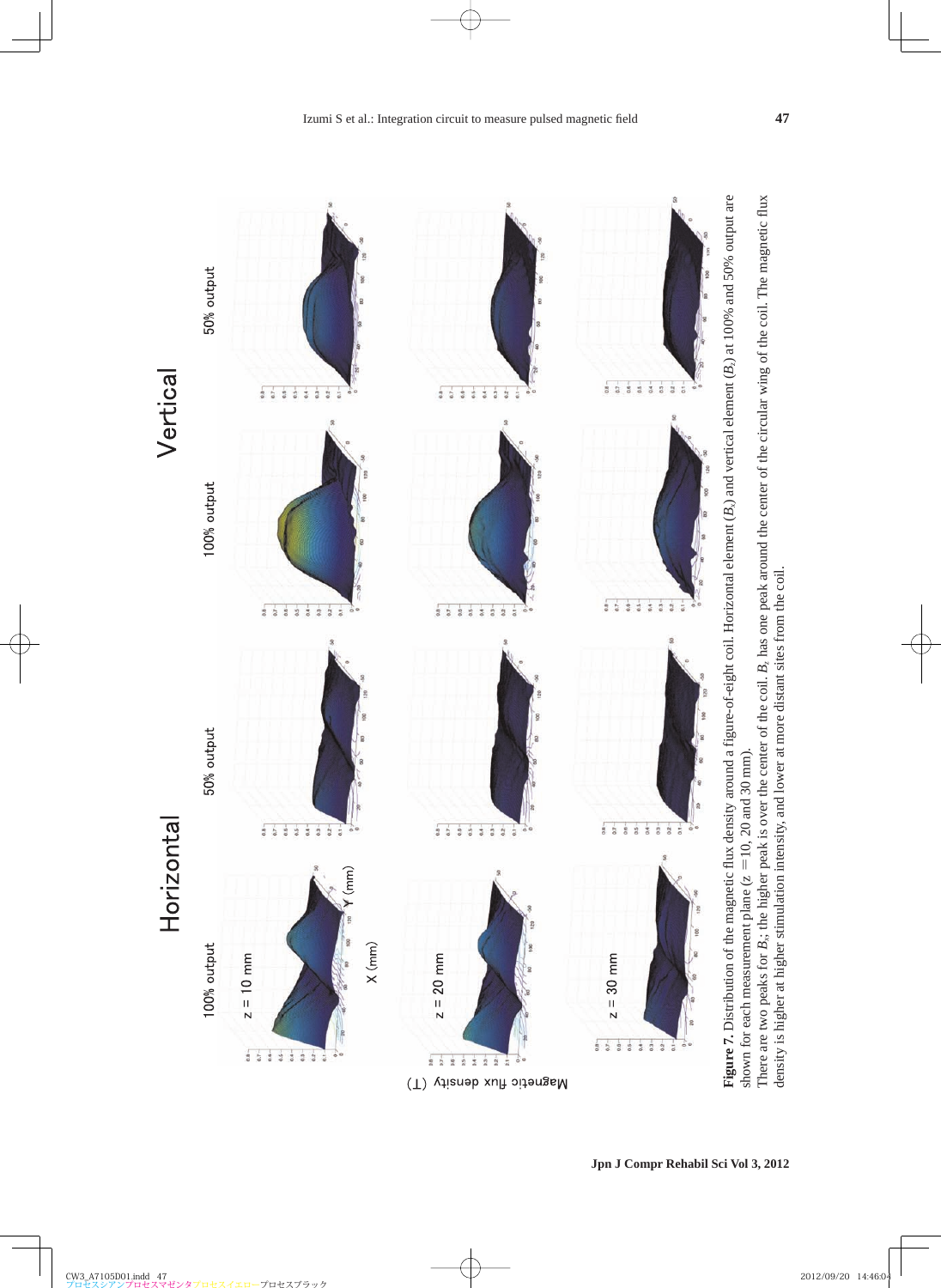$=$  10, 20 and 30 mm were 0.21, 0.14 and 0.09 T, respectively. The second peak was over the outer rim of the coil. At 100% output,  $B_x$  at  $z = 10$ , 20 and 30 mm were 0.36, 0.29 and 0.14 T, respectively. At 50% output, at  $z = 10$ , 20 and 30 mm were 0.17, 0.10 and 0.07 T, respectively.

There was a peak for the vertical magnetic flux density  $(B_2)$ , located around the center of the circular wing of the coil. At 100% output,  $B_z$  at  $z = 10$ , 20 and 30 mm were 0.52, 0.38 and 0.23 T, respectively. At 50% output,  $B_7$  at  $z = 10$ , 20 and 30 mm were 0.28, 0.19 and 0.18 T, respectively.

## **4. Magnetic flux density calculated by the FOE coil model**

The theoretical values of the magnetic flux density in the FOE coil were compared with the actual measurements at 100% output power, for the transverse component  $B<sub>x</sub>$  along three representative test lines (y  $=0$ ;  $z = 10$ , 20, and 30 mm). The results are shown in Fig. 8. The calculated magnetic flux densities were approximately 1.8 times larger than the experimental values, but both results showed similar behaviors overall. As was expected from equation  $(8)$ ,  $B_x$  had a peak at the center of the FOE coil, and showed secondary peaks at the edges of the FOE coil. The ratios of  $B_x$  at the center to  $B_x$  at the edge in the model were estimated to be 1.7, 2.1 and 2.5 at the heights of  $z = 10$ , 20 and 30 mm, respectively. These values were slightly larger than the measured values of 1.2, 1.3 and 1.6, respectively.

#### **Discussion**

We developed a search coil with a CR integration circuit for instantaneous measurement of pulsed magnetic fields, and confirmed the accuracy of the measurements by comparing the data obtained from the CR integration circuit with the values obtained from numerical integration. Although magnetic field measurement using CR integration is not a new idea, there are no reports on the appropriate CR values to use or measured magnetic flux densities generated by the FOE coil commonly used in clinical laboratories, probably because of the difficulties in manufacturing such measurement devices. One of the difficulties is the selection of optimal capacitance and resistance. The capacitance displayed on a capacitor is measured using direct current and includes errors. Furthermore, it varies depending on current frequency. Thus the optimal combination of capacitance and resistance in CR circuits to measure pulsed magnetic flux densities have never been clarified. We selected  $CR=4$  ms which proved to be appropriate for the measurement of magnetic field intensities ranging from 0.1 to 1.4 T with pulse widths ranging from 0.1 to 0.6 ms.

We report for the first time the distribution of magnetic flux densities generated by a FOE coil, which we measured using the CR integration circuit that we designed. For clinical application of TMS, it is essential to know the quality of the stimulators used in individual laboratories. Currently, the available specifications for such devices are limited to maximal *dB*/*dt* and theoretical electric fields adjacent to the coil. Thus, the data presented in this study of actual magnetic flux densities measured at a distance of 1 to



**Figure 8.** Comparison of magnetic flux density parallel to the x-axis  $(B<sub>x</sub>)$  between the model calculation and actual measurements at 100% output.

Data show  $B_x$  along the lines  $y = 0$  and  $z = 10$ , 20 and 30 mm. In the graph of actual measurements, values of  $B_x$  $(x < 0)$  are plotted as mirror images of  $B_x(x > 0)$ . Calculated values and experimental ones are similar. The ratio of  $B<sub>x</sub>$  at the center (maximum peaks) to  $B<sub>x</sub>$  at the edge (secondary peaks) in the model was estimated to be 1.7, 2.1, 2.5 at the height of  $z = 10$ , 20, 30 mm, respectively. These quantities were slightly larger than the measured values of 1.2, 1.3, 1.6, respectively.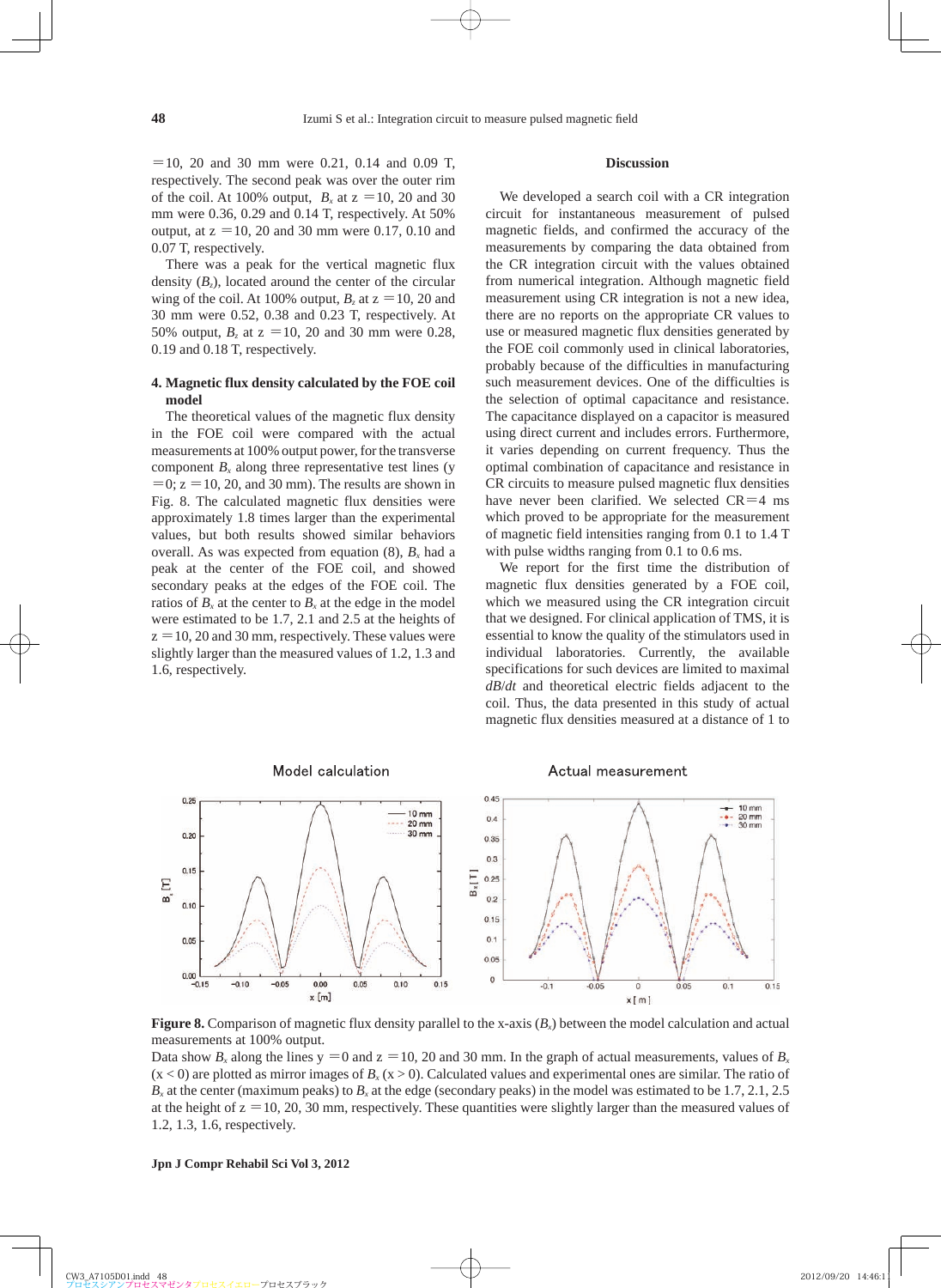3 cm from the FOE coil surface at different stimulator outputs should be useful in quantitative analysis of the effects of TMS on cortical function, irrespective of the

type of TMS device. The motor threshold of TMS is given in individual stimulators as relative values, and absolute values are not available. Okita and Takagi [17] studied the relation between magnetic field structure and distribution of induced electric current based on a cylindrical model composed of a uniform electrically conductive medium. By choosing representative parameters of conductivity  $(\delta = 0.2S/m)$ , frequency  $(\omega = 2\pi \times 10^3 \text{ Hz})$  and scale of the medium (radius  $=10$  cm) often used in TMS, they showed that the threshold of pulsed magnetic flux density for exciting motor nerve fibers was in the range of 0.3 to 0.8 T, which is reasonably consistent with the values reported by Izumi et al. [18]. Izumi et al. [18] found that the threshold values for activating the ulnar motor nerve at the elbow of a healthy subject ranged between 0.15 and 0.2 T at pulse widths of 0.1 to 0.4 ms. Since the motor threshold in healthy humans usually lies in the range of 50 to 100% output of the TMS device used in the present study, peak  $B_x$  amplitudes obtained from the present measurements suggest that the threshold of magnetic flux density in the human motor cortex is comparable to the threshold reported for motor nerve fibers.

A previous study that calculated the electric field near the surface of the FOE coil showed that the induced current flow is the strongest at the center of the coil, and is directed along the axis parallel to the coil handle, corresponding to the y-axis in the present study [15]. Thus, we compared the actual measurements and the model calculations of  $B_x$  which determines  $E_y$ (induced electric field parallel to the y-axis).

Good agreement was observed between the model calculations and the actual measurements of  $B<sub>x</sub>$ . In principle, the strength of the magnetic flux density is proportional to the electric current of the coil, which is assumed to be  $I_0^{\pm} = 3$  kA according to the specification of the device. The differences between the theoretical and experimental values of  $B<sub>x</sub>$  probably originated from this assumption. However, peak  $B<sub>x</sub>$  amplitude at the coil center relative to that at the coil edge was smaller for the actual measurements than for the model calculations, suggesting less focalization of stimulation in the actual coil than in the model. This is probably because the model calculation assumes that the two loop currents touch each other at the center, while they do not in the actual coil [15].

Future studies should examine the relationship between coil geometry and the actual magnetic flux density as well as the induced electric current estimated from a medium model, in order to create an optimal coil design for TMS to be used in patients with various central nervous system disorders.

#### **Acknowledgement**

This research was supported by the Program for Promotion of Fundamental Studies in Health Sciences of the National Institute of Biomedical Innovation, NIBIO for fiscal year 2006-2008 (Project ID 06-32).

#### **References**

- 1 . Barker AT, Jalinous R, Freeston IL. Non-invasive magnetic stimulation of human motor cortex. Lancet 1985; 1: 1106-7.
- 2 . Epstein CM, Schwartberg DG, Davey KR, Sudderth DB. Localizing the site of magnetic brain stimulation in humans. Neurology 1990; 40: 666-70.
- 3 . Fregni F, Boggio PS, Valle AC, Rocha RR, Duarte J, Ferreira MJL, et al. A sham-controlled trial of a 5-day course of repetitive transcranial magnetic stimulation of the unaffected hemisphere in stroke patients. Stroke 2006; 37: 2115-22.
- 4 . Izumi S, Kondo T, Shindo K. Transcranial magnetic stimulation synchronized with maximal movement effort of the hemiplegic hand after stroke: a double-blinded controlled pilot study. J Rehabil Med 2008; 40: 49-54.
- 5 . Kim Y-H, You SH, Ko M-H, Park Ji-W, Lee KH, Jang SH, et al. Repetitive transcranial magnetic stimulationinduced corticomotor excitability and associated motor skill acquisition in chronic stroke. Stroke 2006; 37: 1471- 6.
- 6 . Mansur CG, Fregni F, Boggio PS, Riberto M, Gallucci-Neto J, Santos CM, et al. A sham stimulation controlled trial of rTMS of the unaffected hemisphere in stroke patients. Neurology 2005; 64: 1802-4.
- 7 . Takeuchi N, Chuma T, Matsuo Y, Watanabe I, Ikoma K. Repetitive transcranial magnetic stimulation of contralesional primary motor cortex improves hand function after stroke. Stroke 2005; 36: 2681-6.
- 8 . Brighina F, Bisiach E, Oliveri M, Piazza A, La Bua V, Daniele O, et al. 1 Hz repetitive transcranial magnetic stimulation of the unaffected hemisphere ameliorates contralesional visuospatial neglect in humans. Neurosci Lett 2003; 336: 131-3.
- 9 . Devlin JT & Watkins KE. Stimulating language: insights from TMS. Brain 2007; 130: 610-22.
- 10 . Naeser MA, Martin PI, Treglia E, Ho M, Kaplan E, Bashir S, et al. Research with rTMS in the treatment of aphasia. Restor Neurol Neurosci 2010; 28: 511-29.
- 11 . Shindo K, Sugiyama K, Huabao Lu, Nishijima K, Kondo T, Izumi S. Long-term effect of low-frequency repetitive transcranial magnetic stimulation over the unaffected posterior parietal cortex in patients with unilateral spatial neglect. J Rehabil Med 2006; 38: 65-7.
- 12 . Ueno S, Tashiro T, Harada K. Localized stimulation of neural tissue in the brain by means of a paired configuration of time-varying magnetic fields. J Appl Physics 1988; 64: 5862-4.
- 13 . Hallett M. Transcranial magnetic stimulation and the human brain. Nature 2000; 406: 147-50.
- 14 . Thielscher A & Kammer T. Electric field properties of